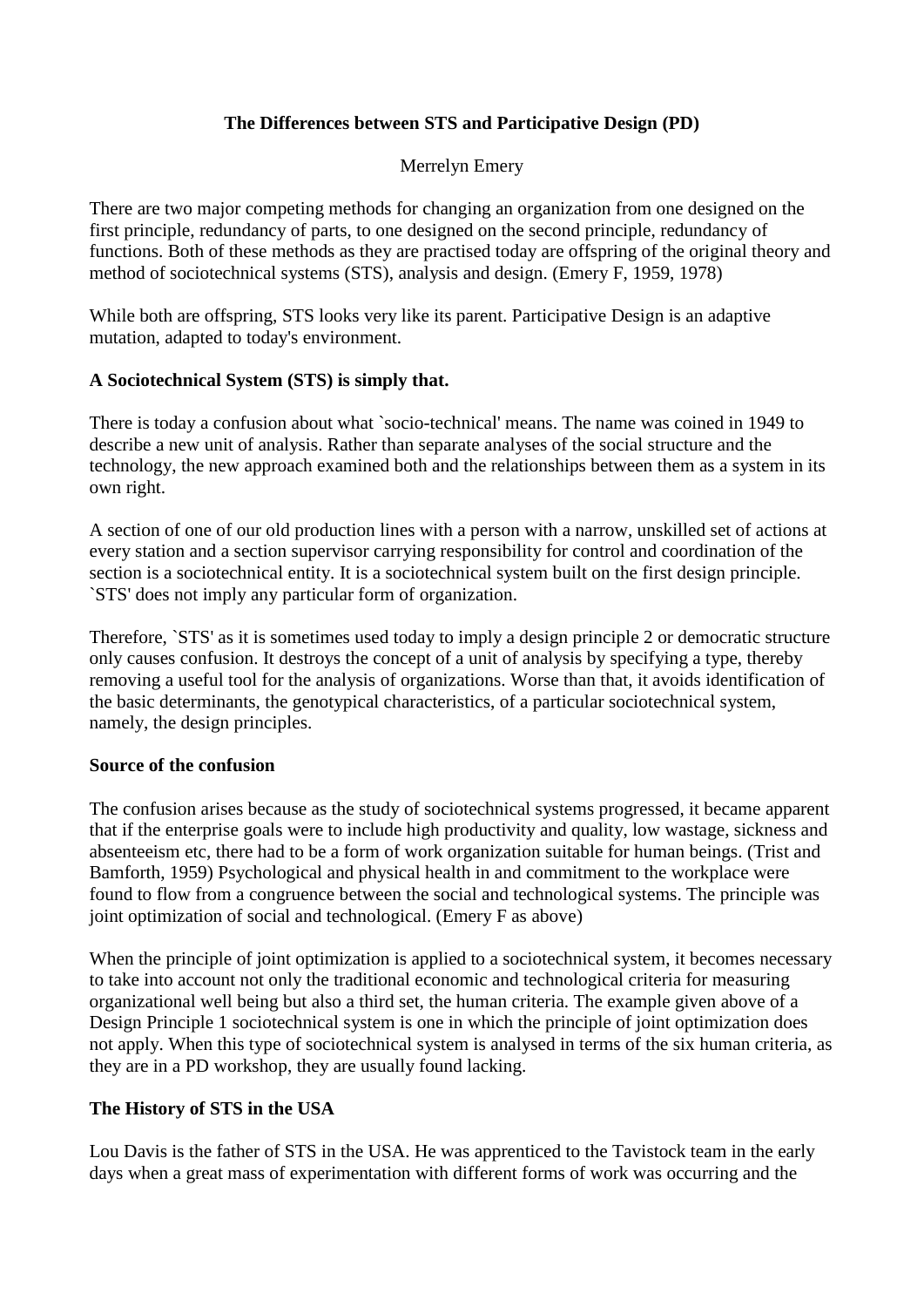method was itself was evolving. It was the long detailed, expert performed and experimental method that Davis took back to UCLA.

All of that was necessary in the experimental phase so that there could be high confidence in the scientific reliability and validity of the results. But the experimental phase finished with the Norwegian National Industrial Democracy Project.

Over time in the USA, that old method has been somewhat refined. It is however, basically the same arduous, expert based procedure as it was in the 50s and 60s. The experts have changed. Rather than the social scientists of the 60s, they are now an organizational or divisional `design team' trained up to collect the data, do the analyses and provide the redesigns for the organization or division. The process is still heavily dependent on consulting academics and practitioners.

A brief history of sociotechnical systems analysis and redesign in the context of the shift in Australia to Participative Design is given in the 1989 introduction. The confusion today about what 'sociotechnical' means is a result of not knowing the history.

# **Critical methodological differences between STS and PD**

Table (below) summarizes the key differences between STS as it practised in the USA today and PD.

1. *Two Meanings of Expert*. The first two points describe the expert dimension of STS as opposed to the participative nature of PD. THE design team in STS plays the same role as did the outside experts. Part of the design team's role, because they are separate from the rest, is to attempt to sell their redesigns. Even if they are bought, they are seen as imposed with all the problems of subtle resistance this raises. In PD however, all of the workers are the experts as nobody from the outside can have the same intimate and detailed knowledge of a given workplace. The process results in a collectively agreed solution which is less likely to generate resistance.

#### 2. *Concepts / Design Principles*.

The next two points address the central role of conscious understanding of the design principles. An Australian manager whose factory was currently going through STS said that the design team couldn't explain what they were doing. They had no basic concepts, only a superficial and hazy impression of what the steps were supposed to do. They were frustrated with having to follow the detailed process because they knew all about the variances anyway. In addition, they could not see a clear relation between the process, the rationale and the goals.

In the PD workshop, the design principles are given upfront with their associated structural building blocks. There is never any doubt about the choices involved or what they mean. The tools provided relate explicitly to the design principles.

There is a danger for those who even successfully complete the STS process in that although they may end up with a DP2 organization, they won't really recognize it or know why. This imparts a degree of vulnerability to their redesign. If they can't explain it clearly and simply in terms of its motivation and rationale, they will be subject to the changing whims and fortunes of others who can use conceptual arguments and who are more powerful and articulate than themselves.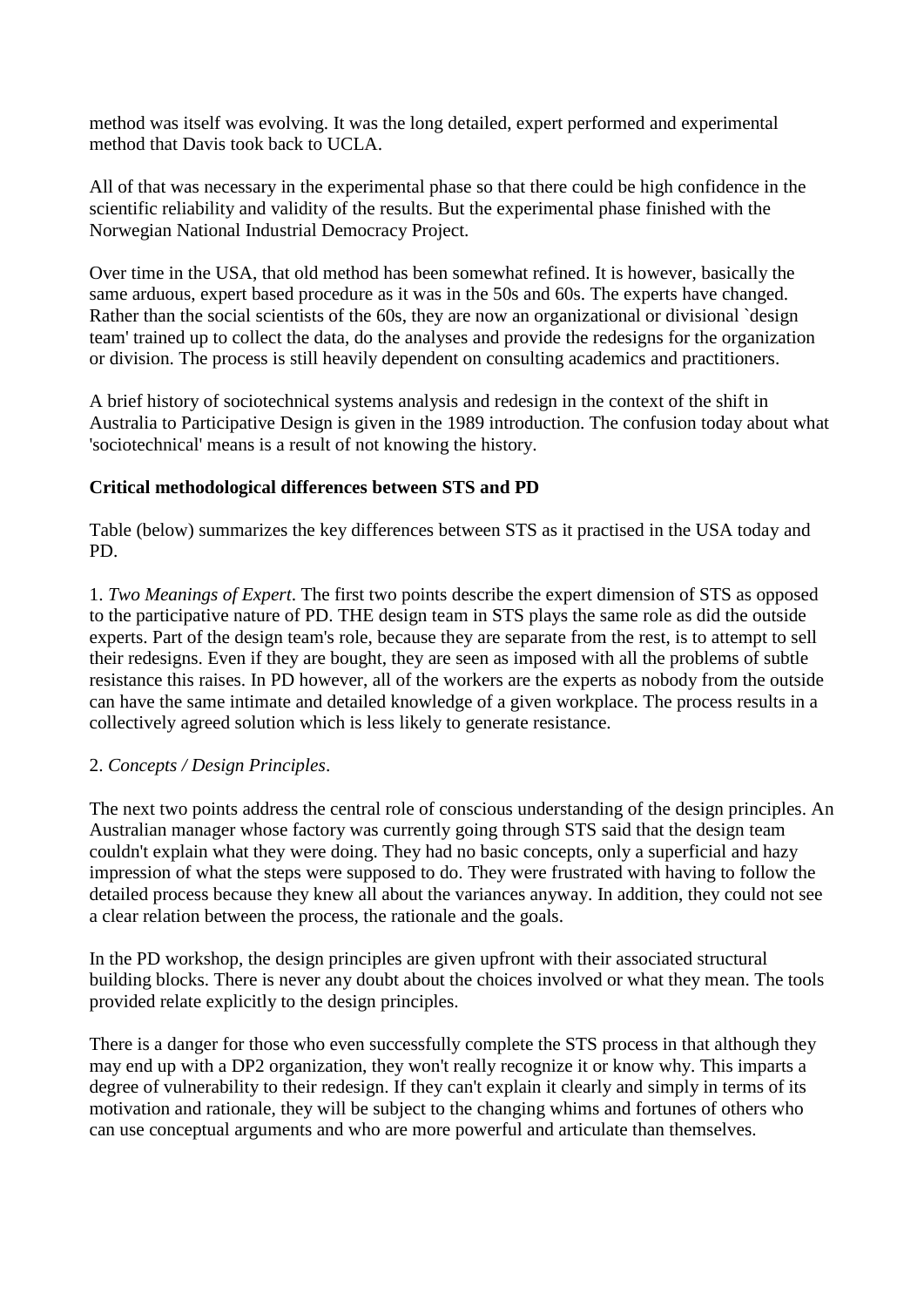More immediately, however, they are likely to compromise with a resulting mixture of design principles, a solution that simply will not work in practice. At the moment, we have a rash of such designs utilizing the concept of TLC - a supervisor behaving as trainer, leader and coach. (see *The Concept of TLC*)

# 3. *Process.*

The STS design team must firstly be trained in the method. It involves a long process of detailed and precise steps drawn from industrial engineering and social science. It is an elaborate research task.

When the research is complete, the design team must then use the results to carefully balance (jointly optimize) the social or human resources with the technology towards the enterprise goals. It is a demanding task and one for which most workers have little training or patience, given all the above. A lot of STS projects fail before completion.

The evolution of PD has shown that once people understand the design principles and their consequences, and are shown some quick and simple tools of analysis, they just get on with it because they want to. Most Australian workers jump at the chance of redesigning for a structure in which they can work as responsible adults. Detailed quantitative phenotypical analyses and matrices of variances are irrelevant when the essentials of design are grasped. The essences, the design principles and their associated structural building blocks are so simple that a collectively optimum and adaptive design can be done in a day.

### 4. *Diffusion and Cost*.

In terms of short term economics, STS compares badly with PD. It is long and chews up time off the job. In the long term it compares even less well, particularly when the frustrations and probability of failure are taken into account. What is the cost of coming up with a design that will not work in practice? What is the cost of offering redundancy packages to supervisors without adequately exploring other solutions? There are a host of such questions.

What is the cost of the uncertainty engendered by workers not knowing how the process will finally affect their jobs? Of them not being directly involved in the design process? Uncertainty, insecurity and alienation are frequently and inversely correlated with productivity. Staff with these characteristics do not comprise a solid foundation for confidence in the future of the enterprise.

And what of the multiplier effect? Diffusion requires two things, a conscious knowledge of the substance, the concepts and methods and a strong affectual or emotional component. Excitement and joy are the drivers of diffusion. (Emery M, 1986) Workers who are not enthusiastically involved in making change and who cannot articulate what it is about are not going to diffuse the concepts or the process.

The following comments come from North Americans who attended the 1991 STS Roundtable meeting in San Francisco.

"Reflecting on more than ten years STS consulting I feel that while it is an excellent tool for new plant design it is actually an impediment to organizational change...We achieved no permanent fundamental structural change as a result of STS, even though some corporations entered into prolonged and detailed STS."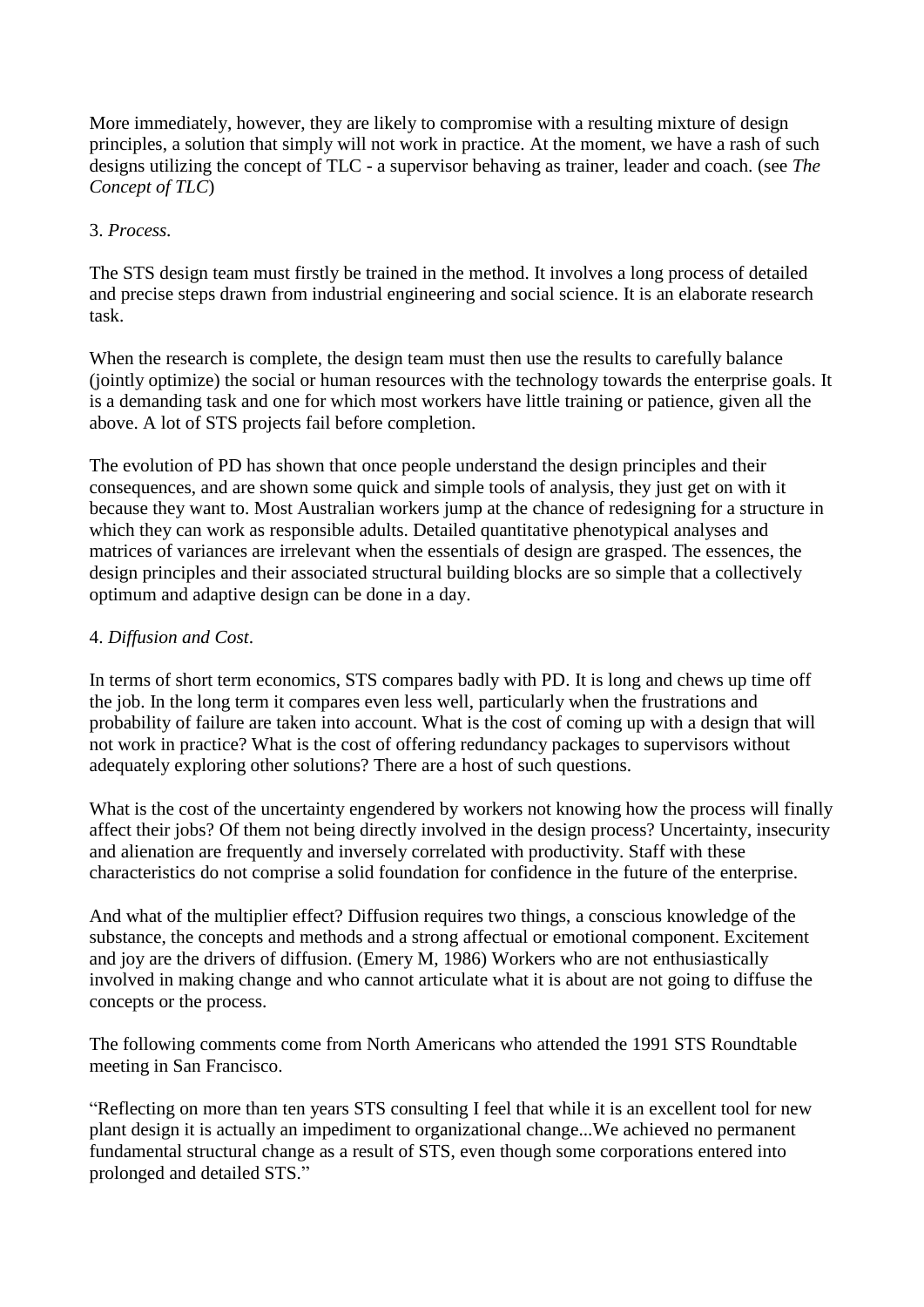"They (managers) soon came to the conclusion that the time needed was so expensive that it seriously threatened their short term goals."

"As a consultant who has witnessed groups get bogged down in variance analysis, I want to learn about Participative Design."

### **The Adaptive Dimension**

STS and PD share the goal of genotypical structural change. They differ in some critical methodological ways which amount to different relationships with the environment.

In almost all industrialized countries now, the race to change is on. Amongst populations at large, the degree of awareness of what that change means and entails varies. Many are aware that it involves significant value shifts and extensive structural change, macro and micro. Many are aware that the future of our national economic health depends on it and that time is short.

There is a deeper level of environmental trend however, and that entails people demanding greater control of their lives. They are demanding both knowledge and the right to make decisions about the different aspects of their lives, including their futures in the workplace. In brief they are demanding participative democracy following the logic of DP2.

While the proponents of STS and PD agree that the ends embody design principle 2, the means they advocate are differently related to the ends they pursue. There is an incongruence in the relationship of STS means and ends. The STS process involves a representative selection process (DP1) with consequent problems reminiscent of the political process.

PD set its sails on total congruence from the beginning. Every stage of the process follows design principle 2. Given the nature of a Type IV environment which is characterized by relevant uncertainty, only a method which locates responsibility for design with those who have to make it work will meet the demand for participative democracy and thereby reduce the uncertainty. A disjunction between means and ends can only foster uncertainty and symptoms of maladaption such as cynicism and dissociation.

In today's world with its much greater awareness of and desire for human dignity through decision making, conscious knowledge of the design principles and the six criteria which are consequent upon applying design principle 2, take centre stage. Once these are grasped and under the control of those doing the design, we have a totally open method, the basis for commitment and responsibility to improve the economic and technological subsystems leading to systemic change of the entire enterprise.

STS with its reliance on a representative process, quasi-experts and `consultation' is an appropriate method for a Type III environment. It is a Type III method is a Type IV world.

It is this overriding characteristic which helps to produce the more negative results of STS, its slowness, costs and its doubtful ability to produce spontaneous diffusion. These are signs that it is not maximizing commitment, productivity and conscious, available and conceptual knowledge of the fundamental nature of the change.